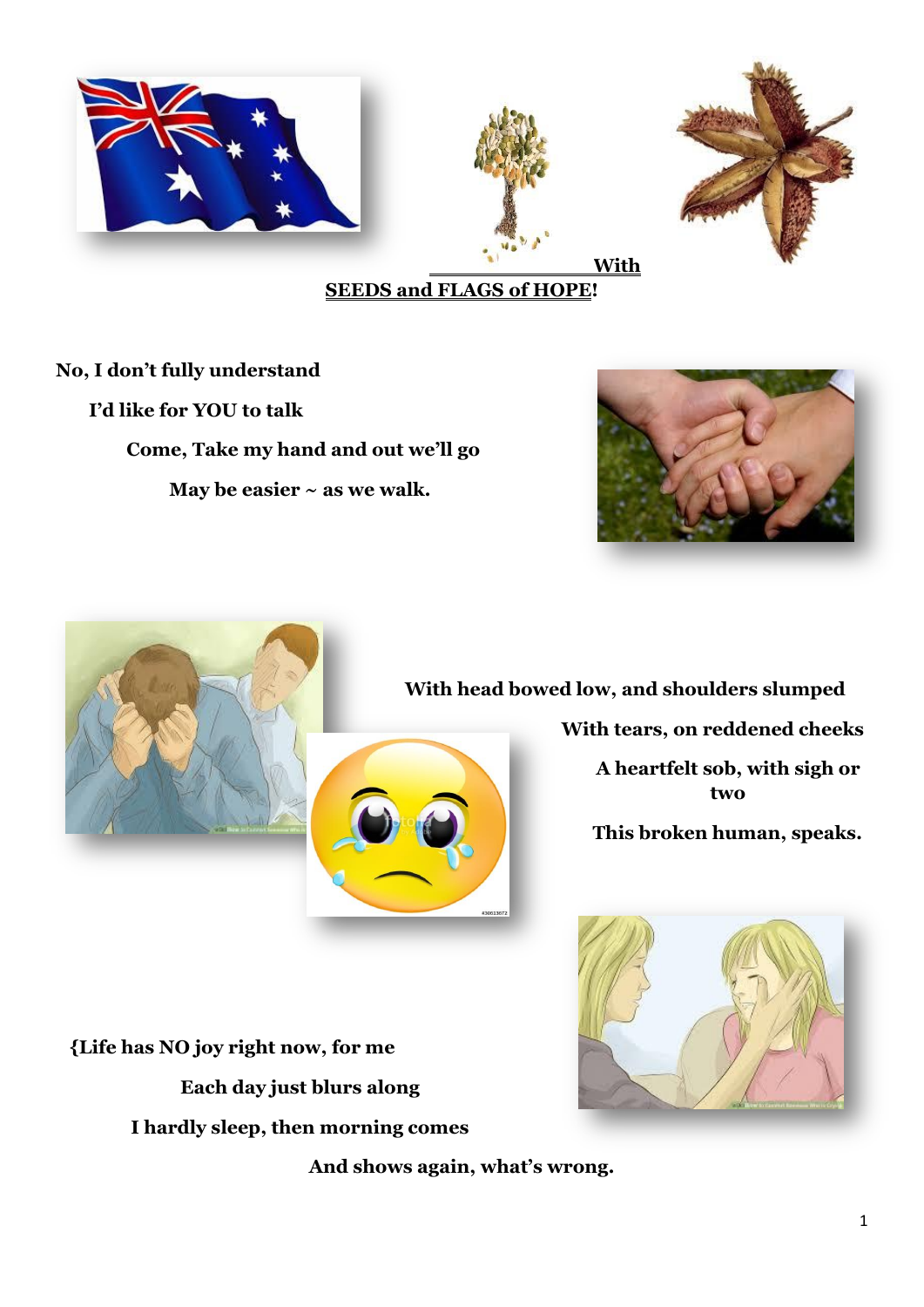

**I'd really ~ rather NOT be here**

**Upon this earth, at all**



**I just can't seem to make things right,**

**I'm in this ~ constant fall.}**

**Oh Human One, I feel so sad, YOUR pain it is so deep; I thank YOU for this sharing time So, with YOU, I can weep.**





**I will not be presumptuous And say, Get-Over-It!**

**I'd rather, work along with YOU To help YOU, Move this… (\*\*\*\*\*\*)…**

**{{You fill in the blanks ~ for indeed every personal situation is different}}.**